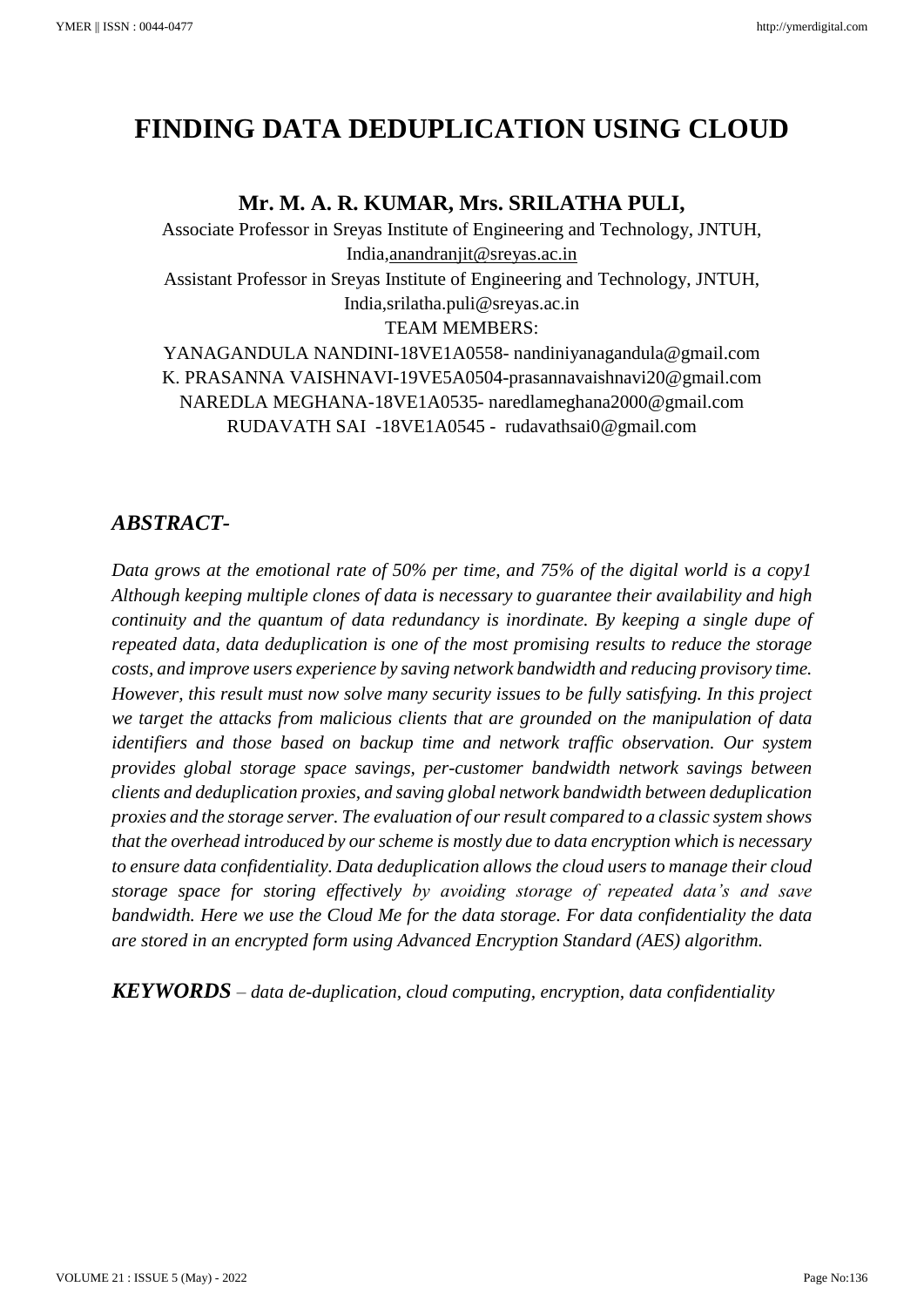#### **1.Introduction**

The amount of knowledge to be stored by cloud storage systems increases extremely fast. It is thus of utmost importance for Cloud Storage Providers (CSPs) to dramatically reduce the value to store all the created data. A promising approach to realize this objective is through data deduplication. Data deduplication keeps a single copy of redundant data. When a client wants to store some amount of data, and if a copy of this data has already been saved in the storage system, then the reference to this existing copy is stored at the storage server. There is no duplication is created.

There are various forms of data deduplication. It can be done by a client directly on the data he/she has previously stored in the system, a technique commonly called intra-user deduplication, or it can be achieved by taking into account the data previously stored by all the clients.

In this case it is taken as inter-user deduplication. Data deduplication improves users experience by saving network bandwidth and saving backup time when the clients perform the duplication before uploading data to the server. This form of deduplication is termed as client-side deduplication, and when it is handled by the storage server it is called server-side deduplication. Data deduplication is gaining popularity in both commercial and research storage systems.

Therefore, many works have recently revealed some major security issues leading to information leakage to malicious clients. These security issues arise mainly in systems performing an inter-user and client-side deduplication which is unfortunately this deduplication provides

the best savings in terms of network bandwidth and storage space.

#### **2.LITERATURE SURVEY**

This case study describes the data deduplication and other methods of reducing storage consumption play an important role in affordably managing today's explosive growth of data. Reducing the use of storage is part of a broader strategy to provide an efficient information infrastructure that is responsive to dynamic business requirements. This will explore the significance of deduplication ratios related to particular capacity optimization techniques within the context of information lifecycle management.

# **3.EXISTING SYSTEM**

Data deduplication keeps a single copy of redundant data. When a client wishes to store some small amount of data, and if a copy of this data has already been saved in the storage system, then a reference to this existing copy is stored at the storage server. There is no duplication is created. There are various forms of data deduplication. It can be done by a client alone on the data he/she has previously stored in the system, a technique commonly called intra-user deduplication, or it can be achieved by taking into account the data previously stored by all the clients. In this case it is referred as inter-user deduplication. Data deduplication also improves users experience by saving network bandwidth and backup time when the clients perform the data deduplication before uploading data to the storage server. This form of deduplication is termed as client-side deduplication, and when it is handled by the storage server it is called server-side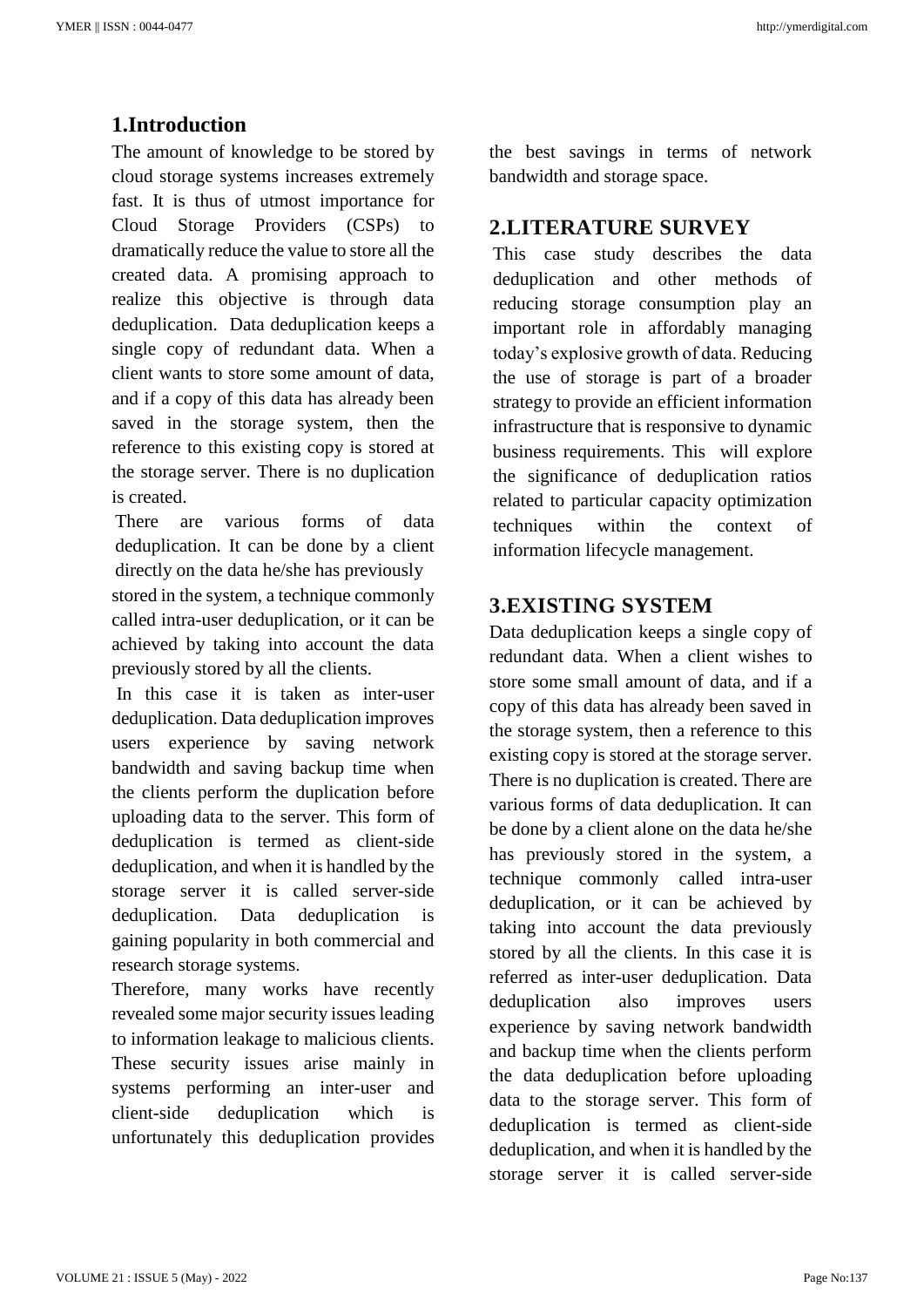deduplication. Due to its straightforward economical advantages, data deduplication is gaining popularity in both commercial and research storage systems. Many works have recently revealed major security issues leading to information leakage to malicious clients. These security concerns arise mainly in systems performing an inter-user and client-side deduplication which is unfortunately this deduplication provides the best savings in terms of storage space.

## **DISADVANTAGES**

- Duplication of data in separate files when data is updated
- Lack of data integrity
- A situation in which program and data organized for one application are incompatible another application.

## **4. PROPOSED SYSTEM**

In finding data duplication using cloud we save storage space and network bandwidth as it masters all the network and storage infrastructure, and provide a secure storage service to its consumers.

Our deduplication scheme is simple and robust and is efficient in terms of storage space and bandwidth savings for both clients and cloud service provider. We consider data deduplication at a file level granularity but our solution can be extended to the block level. Here our approach is a two-phase deduplication that combines both intra- and inter-user deduplication techniques by introducing deduplication proxies between the clients and the storage server. Communications from clients go through these DPs to reach the SS which allows splitting the deduplication process.

## **ADVANTAGES**

- This offers more security to the sensitive data in the proposed security model.
- Reduce the unwanted storage space utilization due to data redundancy.
- To improve the security and protect the data confidentiality.
- The user is only allowed to perform duplicate check for files marked with

Corresponding privileges.

Deduplication lowers storage costs as fewer disks are needed.



Figure 1: Architecture Diagram for Finding Data Duplication Using Cloud

# **5. IMPLEMENTATION**

Implementation includes all those activities that covert from old system to new system. The old system consists of manual operations, which is operated in a very difficult manner from the proposed system. A proper implementation is essential to provide a reliable system to meet the requirements of the organization.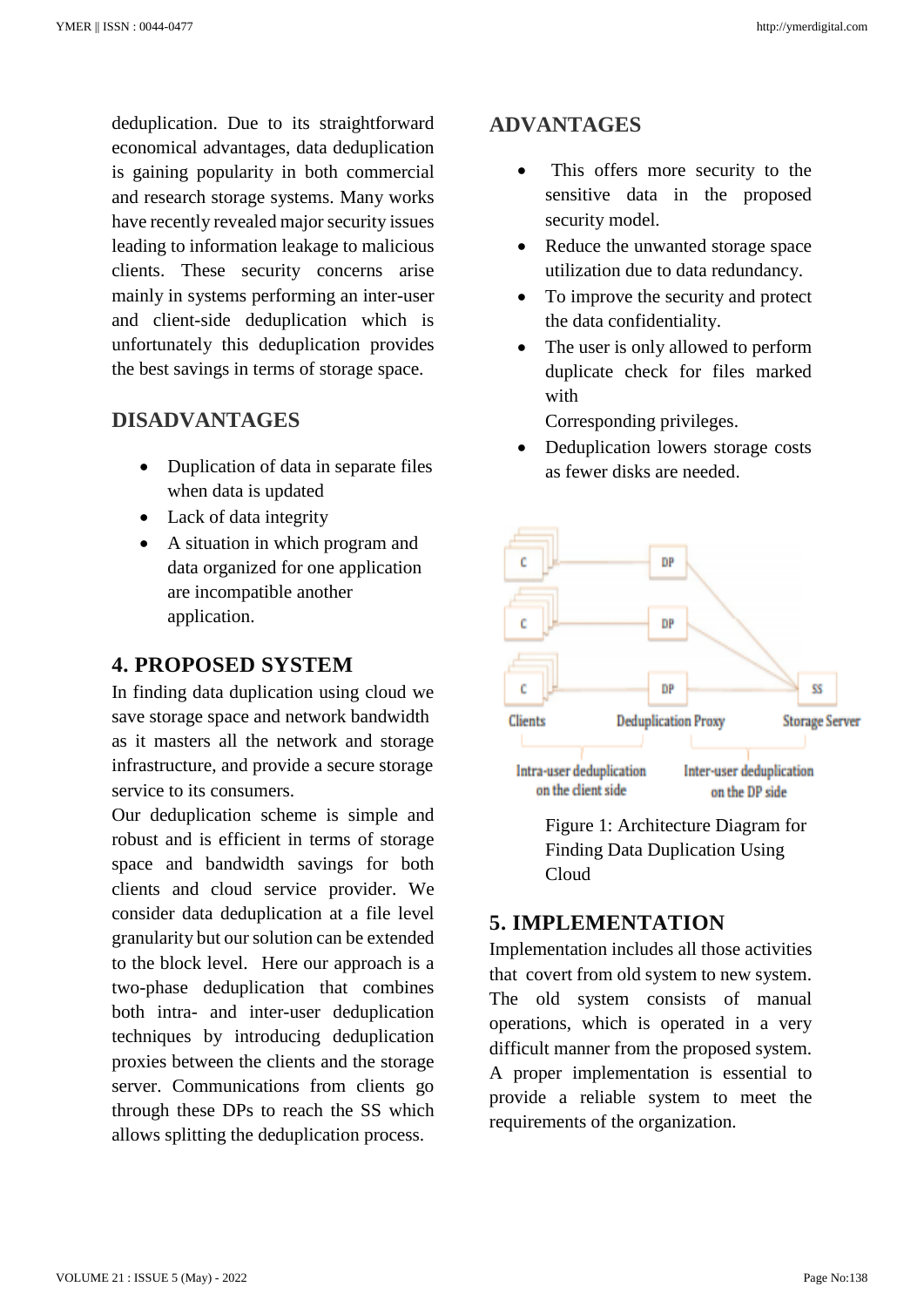#### **Data Owner:**

Data owner can outsource a collection of encrypted files to Cloud, he can perform add, delete, user request processing operation on files.

#### **Data User:**

Data user can perform keyword searches on the cloud to get desired documents, and he can send the access request to data owner to get decrypted file.

#### **Storage Server (SS):**

A server in charge of storing and serving clients files. The storage server also maintains an index of all the files stored in the storage system and their owners.

#### **Deduplication Proxy (DP):**

A server consists of given number of clients. Clients communicate with the Storage Server via their associated deduplication proxy. A deduplication proxy is involved in both the intra-user and the inter-user deduplication.

#### **Functional Requirements**:

Functional requirement should include function performed by a specific screen outline work-flows performed by the system and other business or compliance requirement the system must meet.

Functional requirements specify which output file should be produced from the given file they describe the relationship between the input and output of the system, for each functional requirement a detailed description of all data inputs and their source and the range of valid inputs must be specified.

The functional specification describes what the system must do, how the system does it is described in the design specification.

If a user requirement specification was written, all requirements outlined in the user requirements specifications should be addressed in the functional requirements.

- $\triangleright$  The user should be able to register and manage his appointments online at any time.
- $\triangleright$  Database has to store all the information efficiently without any information loss.
- $\triangleright$  The user shall be able to search for the doctors by specialty, name, working time and/or gender.
- $\triangleright$  The user can change his profile info at any time
- > hospital can manage all appointments made with him on his account

## **6.TYPES OF TESTING**

#### **Functional Test**

 Functional tests provide systematic demonstrations that functions are tested as specified by the business and technical requirements, system documentation, and user manuals.

Functional testing is done based on the following things:

Valid Input : the identified classes of valid input should be accepted.

Invalid Input : the identified classes of invalid input should be rejected.

Functions : identified functions are to be exercised.

Output : identified classes of application outputs should be exercised.

 The preparation of functional tests is focused on requirements, key functions, or special test cases. In addition to this, systematic coverage is done to identify Business process flows; data fields, predefined processes, and successive processes must be considered to do the testing.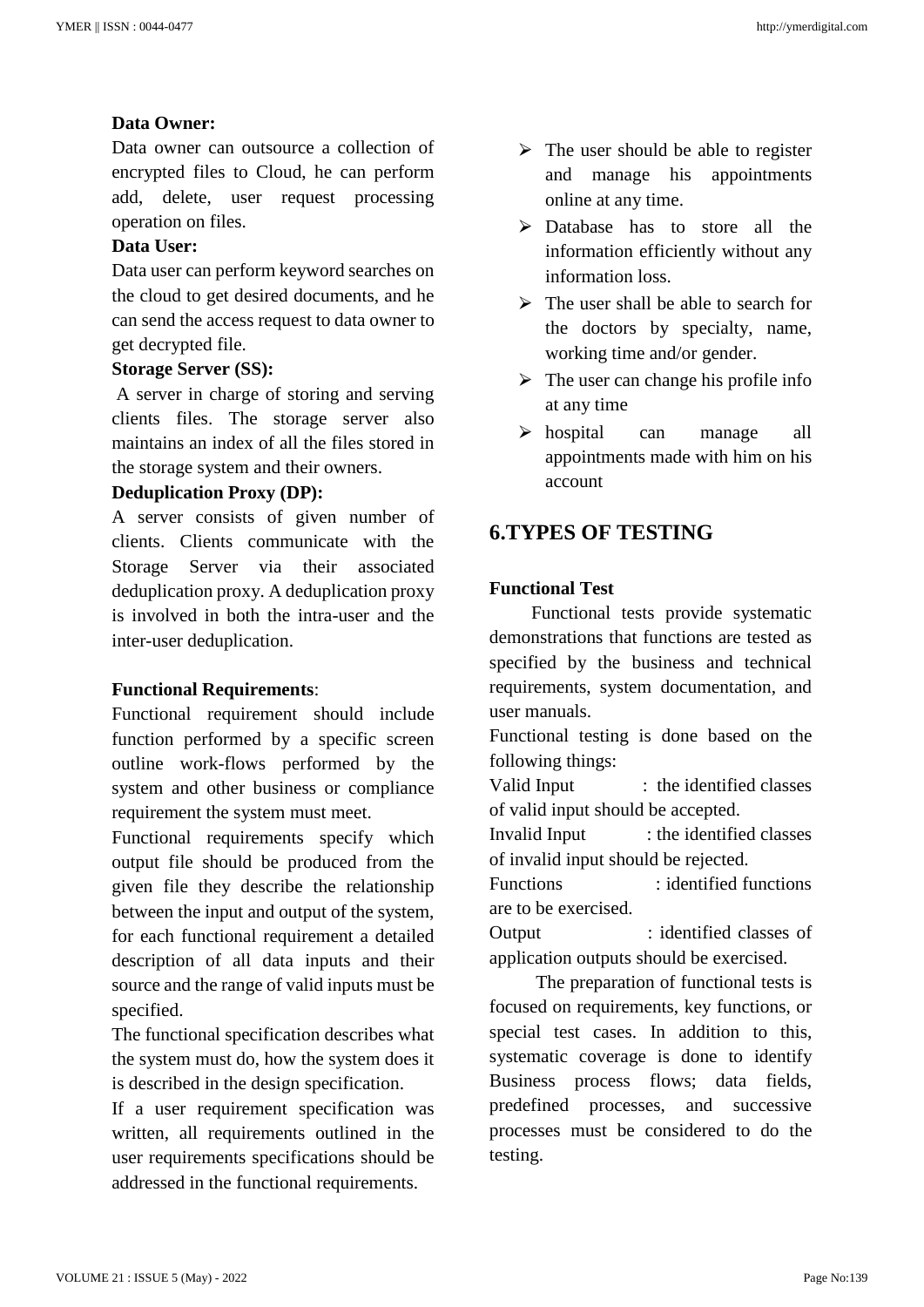#### **Unit Testing**

Unit testing involves the design of test cases that validate that the internal program logic is functioning properly, and that program inputs produce valid outputs. All decision branches and internal code flow must be verified. The testing of all individual software units of the application is done after the completion of an individual unit before integration. It is a structural testing, that mostly relies on the knowledge of its construction and is invasive. Unit tests perform basic tests that are at component level and test a specific business process application, and system configuration. Unit tests ensure that each and every path of a business process performs accurately to the documented specifications and contains very clearly defined inputs and expected outputs

| Home | Admin<br>User -        |
|------|------------------------|
|      |                        |
|      | <b>User Login</b>      |
|      | Enter username         |
|      | Enter password         |
|      | Login<br><b>Reset</b>  |
|      | New User Register here |

Figure 3: User login page

| Home | Admin          | User $\sim$        |  |
|------|----------------|--------------------|--|
|      |                | <b>Admin Login</b> |  |
|      | Enter ADMIN ID |                    |  |
|      | Enter password |                    |  |
|      | Login          | <b>Reset</b>       |  |

# **7. RESULTS**

| <b>Home</b> | Admin<br>$User -$                              |
|-------------|------------------------------------------------|
|             | <b>USER REGISTRATION</b>                       |
|             | <b>ENTER NAME:</b>                             |
|             | Enter your name<br><b>ENTER USERNAME:</b>      |
|             | Enter username                                 |
|             | <b>ENTER PASSWORD:</b><br>Enter password       |
|             | <b>ENTER CONFIRM PASSWORD:</b>                 |
|             | confirm your password<br><b>ENTER MAIL:</b>    |
|             | Enter your email                               |
|             | <b>ENTER PHONE NO:</b><br>Enter your mobile no |
|             | Register<br><b>Reset</b>                       |

Figure 2: User registration page



| New Connec :<br>New Connection<br>Fite takes a latest cloud.<br>For 131-91-53                                                                                                                                                                                                                                                                                                                                                                                                                                  | Street Autocomplete has complete support for table and column alases : Reason #15 to upgrade<br>Stuart Binday                                                                     |                                 |
|----------------------------------------------------------------------------------------------------------------------------------------------------------------------------------------------------------------------------------------------------------------------------------------------------------------------------------------------------------------------------------------------------------------------------------------------------------------------------------------------------------------|-----------------------------------------------------------------------------------------------------------------------------------------------------------------------------------|---------------------------------|
| in retirerated<br>= il bérid cloud<br>$E = T$ details<br>$\equiv$ 1 skots<br>E B Colores<br><b>Philin</b> S<br>Il conce tion videos<br>Il dollars vestariati likilde<br>Il biocides venturists raispie-<br>It is belows<br>□ II Aveloats<br>= 2 Colones<br>Elei zbankoda <sup>1</sup><br>Il forare surface?<br>Il use ans sachatés<br>Il sea varitatifi:<br>ii al indoseo<br>□ 图 · diocin<br>E & Columns<br>平台运动<br>II notices to see<br>Il boots informate<br><b>R</b> & Indexes<br>$= 3.54$<br>is if Colones | * Innocen E2 late tate v judi                                                                                                                                                     |                                 |
| ii il Indonesi<br>$=$ $\frac{1}{2}$ not top                                                                                                                                                                                                                                                                                                                                                                                                                                                                    | おち+活の替合物/田平原                                                                                                                                                                      | TO Clinton Sitro 10 1 Fefax 100 |
| $\equiv$ 2 Colores<br>it is house                                                                                                                                                                                                                                                                                                                                                                                                                                                                              | Півестиме двах<br>password mail<br>COUNTED.<br>Contain separa replace terestionsplans1000pad1.com 900070212<br>Quantist medial medial partially<br>cooperately mail out 1912(490) |                                 |
| E Winn<br>E & Street Proce<br><b>ICE Factors</b><br>E & Traces<br><b>E. Evans</b><br>Il il interace store<br>$\equiv$ il mod<br>= il ordentes scienti<br>$\approx 11$ test                                                                                                                                                                                                                                                                                                                                     |                                                                                                                                                                                   |                                 |

Figure 5: Registered users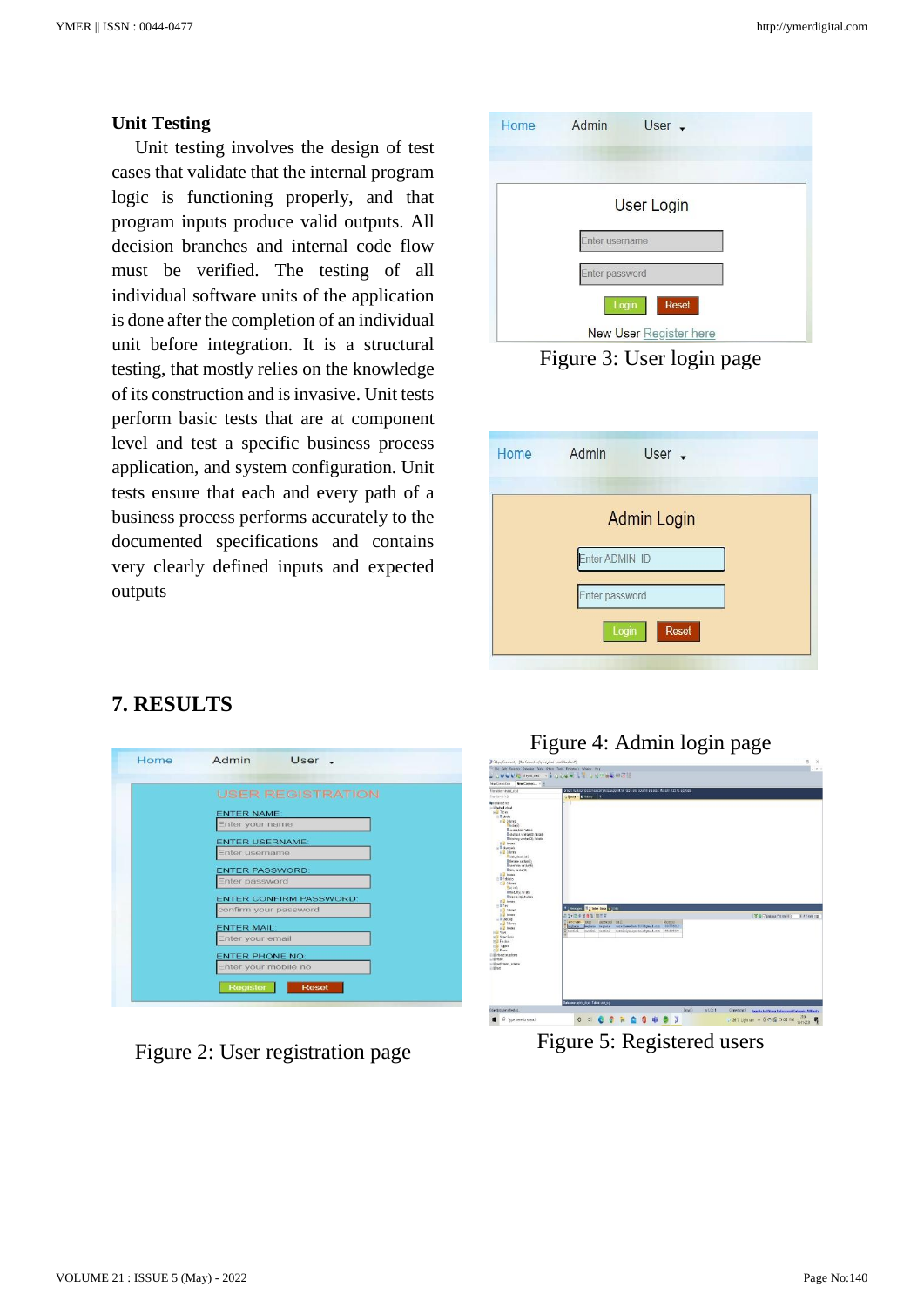| Filter tobles in hybrid, closed                                                                                                                                                                                                                                                                                                                                                                                                         | Smart Autocomplete has complete support for table and calarm alases : Reason #15 to upgrade |                |                                |             |  |                                 |  |
|-----------------------------------------------------------------------------------------------------------------------------------------------------------------------------------------------------------------------------------------------------------------------------------------------------------------------------------------------------------------------------------------------------------------------------------------|---------------------------------------------------------------------------------------------|----------------|--------------------------------|-------------|--|---------------------------------|--|
| File: Kin-Stabile<br>By not@tocalcost<br>E il tybrid cloud<br>$  $ Tables<br>$=$ <b>II</b> blocks<br><b>EL Columns</b><br>bid info<br><b>Il conve bico Natiole</b><br><b>III</b> shalltask vacharS33-Nellsble<br>Il tioclaw vactorS35 habite-<br>Il interes<br>$\equiv$ <b>III</b> doubtable<br><b>EL Columns</b><br>ddeestoods (MS)<br>Il fierane varitablia<br>Il utersane, varchas43<br>Il tre vacherità<br>R Most<br>$=$ 14 Meteoph | Query & Blittony +                                                                          |                |                                |             |  |                                 |  |
| <b>R</b> Columns<br><b>Barata</b><br>Il Sec edit Matere<br>B blockid.neSt.Nullable<br>III indoors                                                                                                                                                                                                                                                                                                                                       |                                                                                             |                |                                |             |  |                                 |  |
| $=$ 1 %<br>E & Columns                                                                                                                                                                                                                                                                                                                                                                                                                  | * 1 Messages 2 Table Data # 1 Mb                                                            |                |                                |             |  |                                 |  |
| <b>B</b> Indexes                                                                                                                                                                                                                                                                                                                                                                                                                        | 石法→活金里食る 日天王                                                                                |                |                                |             |  | TO Funtous Fistow 410 31 Editor |  |
|                                                                                                                                                                                                                                                                                                                                                                                                                                         | Distiles fileness                                                                           |                | owner name upload time         | <b>SSMA</b> |  |                                 |  |
|                                                                                                                                                                                                                                                                                                                                                                                                                                         | If file? tat                                                                                | DADGEES.       | 2821/11/06 10:29:05 2021-11-11 |             |  |                                 |  |
|                                                                                                                                                                                                                                                                                                                                                                                                                                         | 16file2.tat                                                                                 | reitata.       | 2821/11/06 10:33:13 2021-11-11 |             |  |                                 |  |
|                                                                                                                                                                                                                                                                                                                                                                                                                                         | 15 file5, tat                                                                               | pandisi.       | 2021/11/06 12:23:59 2021-11-11 |             |  |                                 |  |
|                                                                                                                                                                                                                                                                                                                                                                                                                                         | 14 file1.tat                                                                                | meghana        | 2021/11/06 12:57:19 2021-11-11 |             |  |                                 |  |
|                                                                                                                                                                                                                                                                                                                                                                                                                                         | 17file1.tat                                                                                 | <b>DADGES</b>  | 2021/11/05 14:03:26 2021-11-11 |             |  |                                 |  |
|                                                                                                                                                                                                                                                                                                                                                                                                                                         | 10 Osygen mask.tat                                                                          | nesdisi        | D321/11/06 15:30:21 2021-11-11 |             |  |                                 |  |
|                                                                                                                                                                                                                                                                                                                                                                                                                                         | 19 upload test.tat                                                                          | <b>handisi</b> | 2021/11/10 16:00:17 2021-11-11 |             |  |                                 |  |
|                                                                                                                                                                                                                                                                                                                                                                                                                                         | 20 des .tat                                                                                 | reghana        | 2821/11/10 16:10:07 2021-11-11 |             |  |                                 |  |
|                                                                                                                                                                                                                                                                                                                                                                                                                                         | 2169.585                                                                                    | nential        | 2021/11/11 15:30:56 2021-11-15 |             |  |                                 |  |
|                                                                                                                                                                                                                                                                                                                                                                                                                                         | 22 cet. txt.                                                                                | <b>DANSELL</b> | 2021/11/11 15:40:16 2021-11-15 |             |  |                                 |  |
|                                                                                                                                                                                                                                                                                                                                                                                                                                         | 22cet.txt                                                                                   | nenciri.       | 2021/11/11 15:43:20 2021-11-15 |             |  |                                 |  |
|                                                                                                                                                                                                                                                                                                                                                                                                                                         | 24 coerate, tat                                                                             | reitana        | BMS111/11 15:44:06 2021-11-15  |             |  |                                 |  |
|                                                                                                                                                                                                                                                                                                                                                                                                                                         | 25 operate, tat                                                                             | neghana        | 0001/11/11 15:47:19 0001-11-15 |             |  |                                 |  |
|                                                                                                                                                                                                                                                                                                                                                                                                                                         | 26 operate (1) tat mechana                                                                  |                | 2021/11/11 15:51:39 2021-11-15 |             |  |                                 |  |
|                                                                                                                                                                                                                                                                                                                                                                                                                                         |                                                                                             |                | 2021/11/11 15:52:39 2021-11-15 |             |  |                                 |  |
|                                                                                                                                                                                                                                                                                                                                                                                                                                         | 27 operate (1).tet                                                                          | reghana        | 0301/11/11 15:54:33 0001-11-15 |             |  |                                 |  |
| и Пластар<br>E Vess<br>+ Stoed Pocs<br>T Functions<br>E Triggers<br>$x = F$<br>E il elonaton schema<br>$\equiv$ $\mathbf{0}$ mad<br>El B pertenance sotena<br>田前地                                                                                                                                                                                                                                                                       | 20 operate (1) tat meghana<br>(Sute)                                                        |                |                                | (2022)      |  |                                 |  |

Figure 6: Uploaded files



Figure 8: Generating hash values for blocks of data



Figure 7: Downloaded files

# **8. CONCLUSION**

- Data deduplication tremendously improves the efficiency of diskbased backup and decreases the quantity of deposited information.
- this deduplication scheme is simple and robust against the attacks while remaining efficient in terms of storage space and bandwidth.
- The hash key value is generated for the blocks of data through which data duplication is removed.
- Our method provides protection against attacks from malicious clients.

# **9. FUTURE SCOPE**

• It reduces the requirements in cloud storage and also manages the volume of data that transfers through the network.